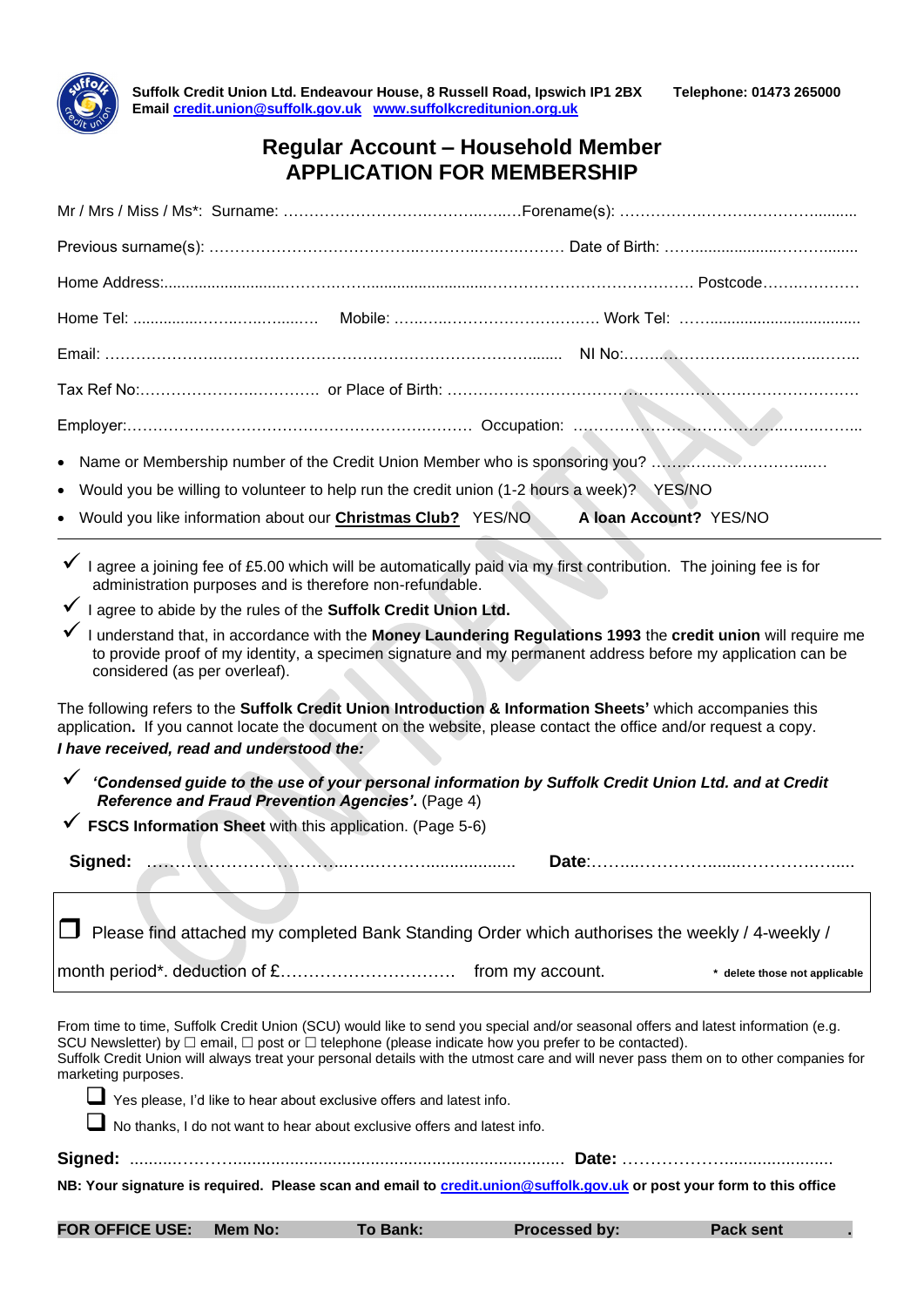## **Proof of identity**

You are required by law, to provide proof of your identity and verification of your address.

A check will be made to ensure that the documents are current. Please do not send valuable documents in the post.

Indicate with an '✓' the following document(s) accompanying this application; copies are acceptable. The documents should be certified by your manager. Please return to this office with this application.

| Provide one (1) form to verify your home<br>address:                                                                                                     | Provide one (1) form of ID from<br>the following:                                                                                                                             |                                                                                                                       |
|----------------------------------------------------------------------------------------------------------------------------------------------------------|-------------------------------------------------------------------------------------------------------------------------------------------------------------------------------|-----------------------------------------------------------------------------------------------------------------------|
| $\Box$ Council Tax Bill (Current year)<br>Latest Bank/Building Society<br><b>Statement</b><br>Utilities Bill*<br>$\blacksquare$ Landline telephone bill* | $\Box$ Citizenship Card<br>$\Box$ Valid Passport<br>Or if you do not have<br>either of the above<br>forms of ID, please provide<br>two (2) forms of ID<br>from the following: | $\Box$ Driving Licence**<br>$\Box$ Employee photo ID<br><b>Badge</b><br><b>Current Inland</b><br>Revenue notification |
| Must be less than 3 months old                                                                                                                           |                                                                                                                                                                               |                                                                                                                       |
| Cannot be used for both ID and to confirm address                                                                                                        |                                                                                                                                                                               |                                                                                                                       |

# **Form of Nomination**

| In the event of your death if you wish to nominate a specific person or persons to benefit from the<br>life assurance on your savings, please complete the <b>Nomination Form</b> below |  |  |  |
|-----------------------------------------------------------------------------------------------------------------------------------------------------------------------------------------|--|--|--|
|                                                                                                                                                                                         |  |  |  |
|                                                                                                                                                                                         |  |  |  |
|                                                                                                                                                                                         |  |  |  |
|                                                                                                                                                                                         |  |  |  |
| This form must be signed by you in the presence of two witnesses, who must be over 18 years of age and neither of<br>whom may be one of the nominees above.                             |  |  |  |
|                                                                                                                                                                                         |  |  |  |
|                                                                                                                                                                                         |  |  |  |
|                                                                                                                                                                                         |  |  |  |
|                                                                                                                                                                                         |  |  |  |



Authorised by the Prudential Regulation Authority and regulated by the Financial Conduct Authority and the Prudential Regulation Authority. Firm Reference No. 213930. Consumer Credit Licence No. 65117